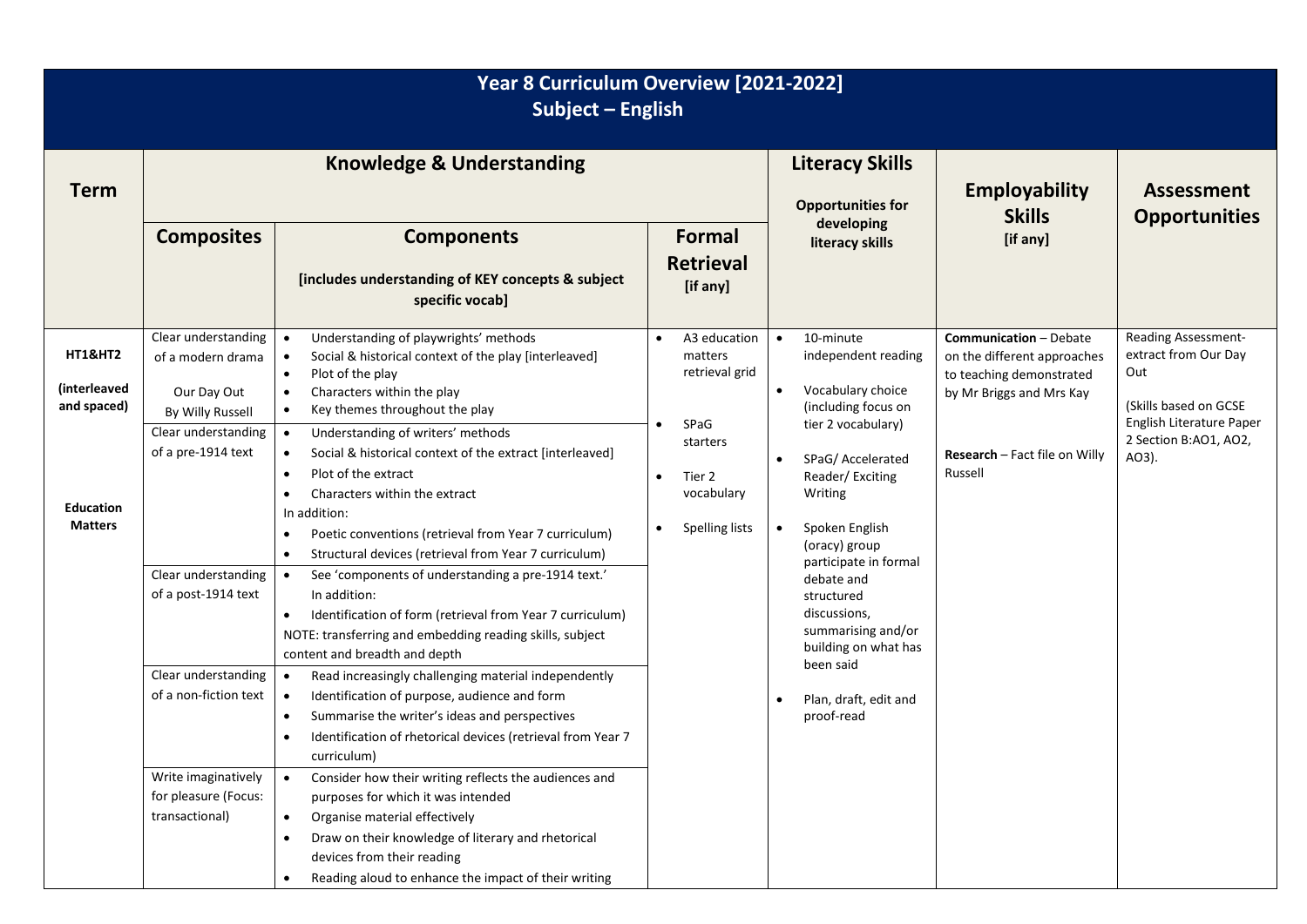| Year 8 Curriculum Overview [2021-2022]<br>Subject - English            |                                                                                                                |                                                                                                                                                                                                                                                                                                                                                                                                                                                                                                                                                                                                                      |                                                                                                                                                                    |                                                                                                                                                                                                                                                                                                                                                               |                                                                                                                                                                                                                                                 |                                                                                                                                                                                                                                                               |
|------------------------------------------------------------------------|----------------------------------------------------------------------------------------------------------------|----------------------------------------------------------------------------------------------------------------------------------------------------------------------------------------------------------------------------------------------------------------------------------------------------------------------------------------------------------------------------------------------------------------------------------------------------------------------------------------------------------------------------------------------------------------------------------------------------------------------|--------------------------------------------------------------------------------------------------------------------------------------------------------------------|---------------------------------------------------------------------------------------------------------------------------------------------------------------------------------------------------------------------------------------------------------------------------------------------------------------------------------------------------------------|-------------------------------------------------------------------------------------------------------------------------------------------------------------------------------------------------------------------------------------------------|---------------------------------------------------------------------------------------------------------------------------------------------------------------------------------------------------------------------------------------------------------------|
| <b>Term</b>                                                            |                                                                                                                | <b>Knowledge &amp; Understanding</b>                                                                                                                                                                                                                                                                                                                                                                                                                                                                                                                                                                                 |                                                                                                                                                                    | <b>Literacy Skills</b><br><b>Opportunities for</b>                                                                                                                                                                                                                                                                                                            | <b>Employability</b><br><b>Skills</b>                                                                                                                                                                                                           | <b>Assessment</b><br><b>Opportunities</b>                                                                                                                                                                                                                     |
|                                                                        | <b>Composites</b>                                                                                              | <b>Components</b><br>[includes understanding of KEY concepts & subject<br>specific vocab]                                                                                                                                                                                                                                                                                                                                                                                                                                                                                                                            | <b>Formal</b><br><b>Retrieval</b><br>[if any]                                                                                                                      | developing<br>literacy skills                                                                                                                                                                                                                                                                                                                                 | [if any]                                                                                                                                                                                                                                        |                                                                                                                                                                                                                                                               |
| <b>HT3 &amp; HT4</b><br><i>(interleaved</i><br>and spaced)<br>Journeys | Clear understanding<br>of a modern novel<br>(selection of novels)<br>Clear understanding<br>of a pre-1914 text | Understanding of writers' methods<br>$\bullet$<br>Social & historical context of the novel [interleaved]<br>$\bullet$<br>Plot of the novel<br>$\bullet$<br>Characters within the novel<br>$\bullet$<br>Key themes throughout the novel<br>$\bullet$<br>Understanding of writers' methods<br>$\bullet$<br>Social & historical context of the extract [interleaved]<br>$\bullet$<br>Plot of the extract<br>$\bullet$<br>Characters within the extract<br>$\bullet$<br>In addition:<br>Poetic conventions (retrieval from Year 8 Term 1)<br>$\bullet$<br>Structural devices (retrieval from Year 8 Term 1)<br>$\bullet$ | A3 education<br>$\bullet$<br>matters<br>retrieval grid<br>SPaG<br>$\bullet$<br>starters<br>Tier 2<br>$\bullet$<br>vocabulary<br><b>Spelling lists</b><br>$\bullet$ | 10-minute independent<br>reading<br>•Vocabulary choice<br>(including focus on tier 2<br>vocabulary)<br>•SPaG/ Accelerated<br>Reader/ Exciting Writing<br>· Spoken English (oracy)<br>group participate in<br>formal debate and<br>structured discussions,<br>summarising and/or<br>building on what has been<br>said<br>. Plan, draft, edit and<br>proof-read | Initiative - How would you<br>cope or survive the journey<br>experienced by the main<br>character in the text you<br>have studied?<br>Influencing - Persuade the<br>reader to visit a selected<br>destination, using the<br>exemplars as models | <b>Writing Assessment-</b><br>(skills based on GCSE<br>English Language Paper<br>2 Section B - Imaginative<br>Writing (describe a<br>journey) AO5, AO6).<br>End of Year Exam<br>Reading assessment<br>based on an extract<br>from the travel writing<br>genre |
|                                                                        | Clear understanding<br>of a post-1914 text                                                                     | See 'components of understanding a pre-1914 text.'<br>$\bullet$<br>In addition:<br>Identification of form (Retrieval term 1)<br>$\bullet$<br>NOTE: transferring and embedding reading skills, subject<br>content and breadth and depth                                                                                                                                                                                                                                                                                                                                                                               |                                                                                                                                                                    |                                                                                                                                                                                                                                                                                                                                                               |                                                                                                                                                                                                                                                 |                                                                                                                                                                                                                                                               |
|                                                                        | Write imaginatively<br>for pleasure (Focus:<br>imaginative<br>narratives)                                      | Consider how their writing reflects the audiences and<br>$\bullet$<br>purposes for which it was intended<br>Organise material effectively<br>$\bullet$<br>Draw on their knowledge of literary devices from their<br>$\bullet$<br>reading<br>Reading aloud to enhance the impact of their writing<br>$\bullet$                                                                                                                                                                                                                                                                                                        |                                                                                                                                                                    |                                                                                                                                                                                                                                                                                                                                                               |                                                                                                                                                                                                                                                 |                                                                                                                                                                                                                                                               |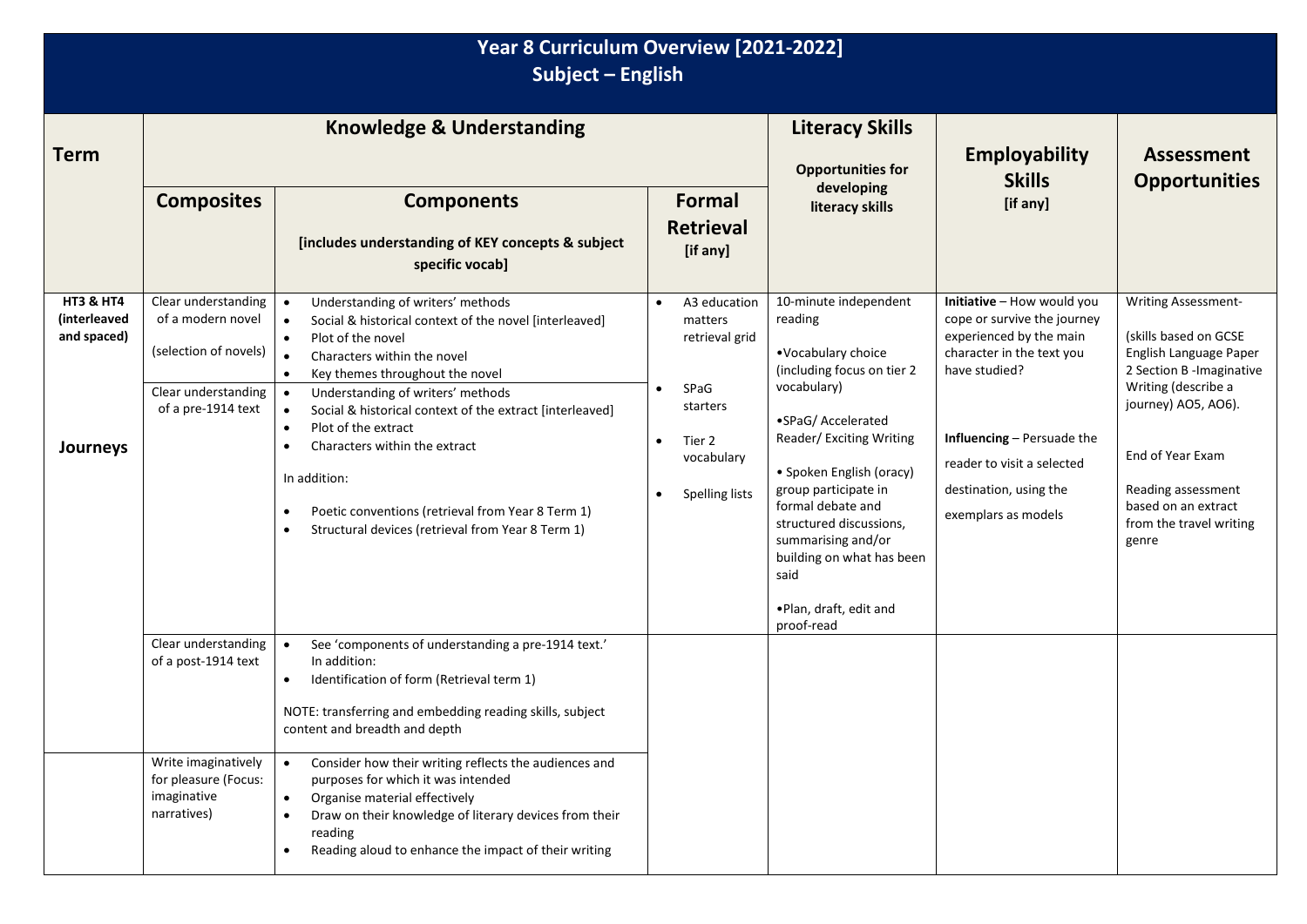| Year 8 Curriculum Overview [2021-2022]<br>Subject - English |                                                                                                                                                                               |                                                                                                                                                                                                                                                                                                                                                                                                                                                                                                                                                                                                                                                                                                                                                                                                                                      |                                                                                                                                          |                                                                                                                                                                                                                                                                                                                                                                                |                                                                                                                                                                                                         |                                                                                                                                                                                                                                                                                                    |  |
|-------------------------------------------------------------|-------------------------------------------------------------------------------------------------------------------------------------------------------------------------------|--------------------------------------------------------------------------------------------------------------------------------------------------------------------------------------------------------------------------------------------------------------------------------------------------------------------------------------------------------------------------------------------------------------------------------------------------------------------------------------------------------------------------------------------------------------------------------------------------------------------------------------------------------------------------------------------------------------------------------------------------------------------------------------------------------------------------------------|------------------------------------------------------------------------------------------------------------------------------------------|--------------------------------------------------------------------------------------------------------------------------------------------------------------------------------------------------------------------------------------------------------------------------------------------------------------------------------------------------------------------------------|---------------------------------------------------------------------------------------------------------------------------------------------------------------------------------------------------------|----------------------------------------------------------------------------------------------------------------------------------------------------------------------------------------------------------------------------------------------------------------------------------------------------|--|
| <b>Summer</b><br><b>Term</b>                                | <b>Composites</b>                                                                                                                                                             | <b>Knowledge &amp; Understanding</b><br><b>Components</b><br>[includes understanding of KEY concepts & subject<br>specific vocab]                                                                                                                                                                                                                                                                                                                                                                                                                                                                                                                                                                                                                                                                                                    | <b>Formal</b><br><b>Retrieval</b><br>[if any]                                                                                            | <b>Literacy Skills</b><br><b>Opportunities for</b><br>developing<br>literacy skills                                                                                                                                                                                                                                                                                            | <b>Employability</b><br><b>Skills</b><br>[if any]                                                                                                                                                       | <b>Assessment</b><br><b>Opportunities</b>                                                                                                                                                                                                                                                          |  |
| <b>HT5&amp;HT6</b><br><b>Relationships</b><br>and Rhetoric  | Clear understanding<br>of a Shakespearean<br>comedy<br>(Much Ado About<br>Nothing)<br>Clear understanding<br>of a pre-1914 text<br>Clear understanding<br>of a post-1914 text | Understanding of playwrights' methods<br>$\bullet$<br>Social & historical context of the Elizabethan Period<br>$\bullet$<br>[interleaved]<br>Plot of the play<br>$\bullet$<br>Characters within the play<br>$\bullet$<br>Key themes through the play<br>$\bullet$<br>Understanding of writers' methods<br>$\bullet$<br>Social & historical context of the extract [interleaved]<br>$\bullet$<br>Plot of the extract<br>$\bullet$<br>Characters within the extract<br>$\bullet$<br>In addition:<br>Poetic conventions (retrieval from Year 8 Terms 1&2)<br>$\bullet$<br>Structural devices (retrieval from Year 8 Terms 1&2)<br>$\bullet$<br>See 'components of understanding a pre-1914 text.'<br>In addition:<br>Identification of form (Retrieval term 1)<br>$\bullet$<br>NOTE: transferring and embedding reading skills, subject | $\bullet$ A3<br>Relationships<br>and Rhetoric<br>retrieval grid<br>• SPaG starters<br>$\bullet$ Tier 2<br>vocabulary<br>• Spelling lists | • 10-minute independent<br>reading<br>• Vocabulary choice<br>(including focus on tier<br>2 vocabulary)<br>• SPaG/ Accelerated<br>Reader/Exciting<br>Writing<br>• Spoken English (oracy)<br>group participate in<br>formal debate and<br>structured discussions,<br>summarising and/or<br>building on what has<br>been said<br>Plan, draft, edit and<br>$\bullet$<br>proof-read | Planning - Create a timeline<br>of the main events in the<br>play<br>Creativity - Design either an<br>alternative, modern setting<br>for the play or a series of<br>costumes for the main<br>characters | Writing Assessment-<br>(skills based on GCSE<br>English Language Paper<br>2 Section B -<br><b>Transactional Writing</b><br>(formal letter) AO5,<br>AO6).<br>NOTE: Linked to the<br>social/historical<br>contextual knowledge<br>gained in relation to the<br>Renaissance and/or<br>Elizabethan era |  |
|                                                             | Write imaginatively<br>for pleasure (Focus:<br>transactional)                                                                                                                 | content and breadth and depth<br>Consider how their writing reflects the audiences and<br>$\bullet$<br>purposes for which it was intended<br>Organise material effectively<br>$\bullet$                                                                                                                                                                                                                                                                                                                                                                                                                                                                                                                                                                                                                                              |                                                                                                                                          |                                                                                                                                                                                                                                                                                                                                                                                |                                                                                                                                                                                                         |                                                                                                                                                                                                                                                                                                    |  |